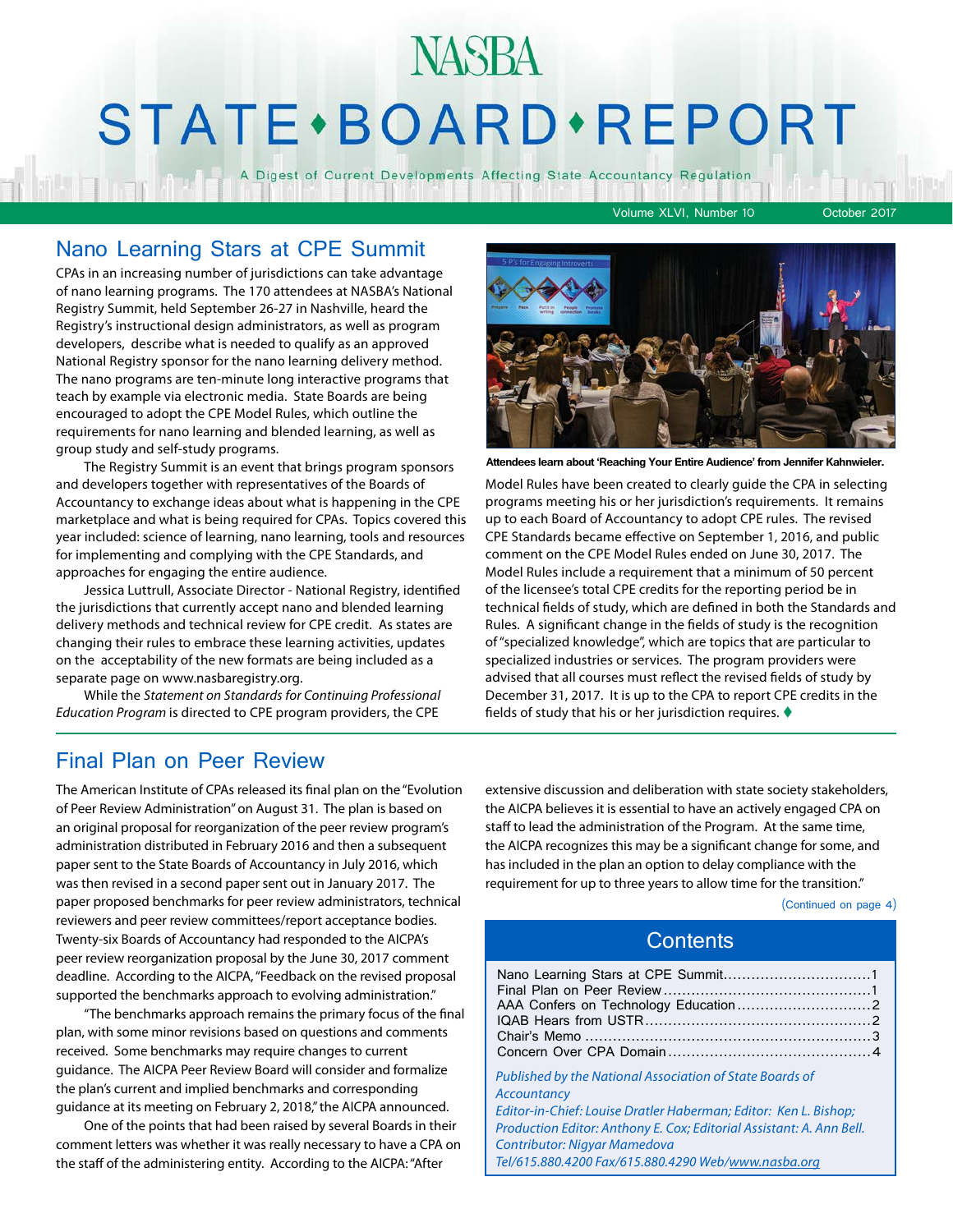#### <span id="page-1-0"></span>AAA Confers on Technology Education

University courses in data analytics are not tailored to the accounting profession, according to a PWC spokesperson who addressed the American Accounting Association's September 7-8 conference on "Accounting IS Big Data." Although there are strong data analytics programs at a number of universities, the key issue is that data scientists don't understand accounting, the firm believes. PwC emphasized that the skill set for tax professionals is changing from being able to operate basic spreadsheets to the ability to perform predictive analytics, tax planning, tax modeling and automation (robotics), data mining, artificial intelligence and machine learning.

NASBA Technical Director Nigyar Mamedova reported that both PWC and KPMG updated the educators on trends in big data and analytics for tax professionals. She noted: "There are digital and automation tools like Datawatch and Aletrix which are used more often to extract, transform and load large sets of data. Tools like Tableau and Qlikview allow tax professionals to perform visualization on large data sets. These tools are interactive, as opposed to Excel which is more static."

The PwC tax innovation leader highlighted that his team has been trying to recruit experienced professionals with backgrounds in accounting, tax and data analytics, and this has been a challenging task since there is a lack talent in the market. PwC has trained 4,000 tax professionals and 42 client companies on Tableau and Altrix.

A panel of educators discussed latest updates on university programs in data analytics. North Carolina State University, well known for its strong data science program, created an executive committee to evaluate skills required for future accountants. The goal is to develop students who can connect with data scientists, understand how data can be extracted and analyzed, and ask data scientists the right questions. The university created a committee with representatives from across the campus in different disciplines (including technology, statistics, accounting, etc.) to develop a framework for their offerings. The university decided to revamp the program in statistics with the help of the IT department, and the school is now offering courses to undergraduate students on business analytics, information systems management, and economics and business statistics. At the master's level the university is now offering a Tax Analytics and Technology

#### **Six Key Skills for the Tax Professional of the Future** *KPMG Outlines Required Skills for Tax Professionals at AAA Conference*

- 1. Strong knowledge of tax law, process and procedure
- 2. Innovative and quick learning with strong communication and collaboration skills
- 3. Broad knowledge of the tax function and its relationship to organizational strategy and goals
- 4. Functional knowledge of a variety of self-service D&A technologies
- Understanding data theory, structure and sources of data 5.



6. Understanding of financial statements and financial and management accounting procedures

Certificate, which was developed by a hired industry expert. The university is currently also collaborating with two of the Big 4 firms to pilot these modules, and has spent approximately \$250,000 to develop new programs in data analytics.

The University of Illinois at Urbana-Champaign created a data analytics program from scratch. Currently, two undergraduate data analytics courses are under consideration by the university for all majors. The university has formed a successful partnership through the University of Illinois Deloitte Foundation for Data Analytics. The department head was a catalyst for change and worked with a well-qualified advisory committee, which realized that the university needed to develop new courses for their students. The university hired an external consultant to create new courses, which resulted in new courses being offered in the accounting department covering tools and applications.

KPMG has trained faculty members at Villanova University to conduct courses on data models, analysis and visualization, as well as data mining. The courses developed and introduced on campuses by KPMG to result in an MBA in data analytics will be discussed by Roger O'Donnell, KPMG Global Head of Audit Data and Analytics, at NASBA's 2017 Annual Meeting.

For more information gathered at the AAA conference, contact Technical Director Nigyar Mamedova at nmamedova@nasba.org. ♦

#### IQAB Hears from USTR

The NASBA/AICPA International Qualifications Appraisal Board began their meeting on October 2, 2017 with an update from Thomas Fine, Director-Services and Investment for the Office of the US Trade Representative. Having followed the trade agreements under consideration by USTR, and changes in policy



**Thomas Fine**

made by President Donald Trump's administration, the IQAB members learned about agreements that have been stalled, abandoned and anticipated, and how state regulators fit into national agreements. Mr. Fine reported there are countries interested in seeing mutual recognition agreements developed for the accounting profession and he encouraged IQAB to continue with their work to bring about new agreements.

Currently negotiations are going on with Mexico and Canada

on provisions of the NAFTA (North American Free Trade Agreement). These would not impact the mutual recognition agreement IQAB is renewing with CPA Canada and the Instituto Mexicano de Contadores Públicos, but Mr. Fine reported CPA firms are concerned about what impact there might be on nonimmigrant NAFTA Professional visas. These visas allow citizens of Canada and Mexico, as NAFTA professionals, to work in the United States in prearranged business activities for U.S. or foreign employers.

During the NASBA Annual Meeting on November 1, IQAB Chair Sharon A. Jensen will report on progress being made on renewing mutual recognition agreements and developing new ones. At that session, representatives from several international accounting bodies will be present to sign agreements developed by IQAB for the Boards of Accountancy to consider for adoption.  $\blacklozenge$ 

veri kött bashkar kött önem bött mukar kött önem bött bashkar kött önem bött bashkar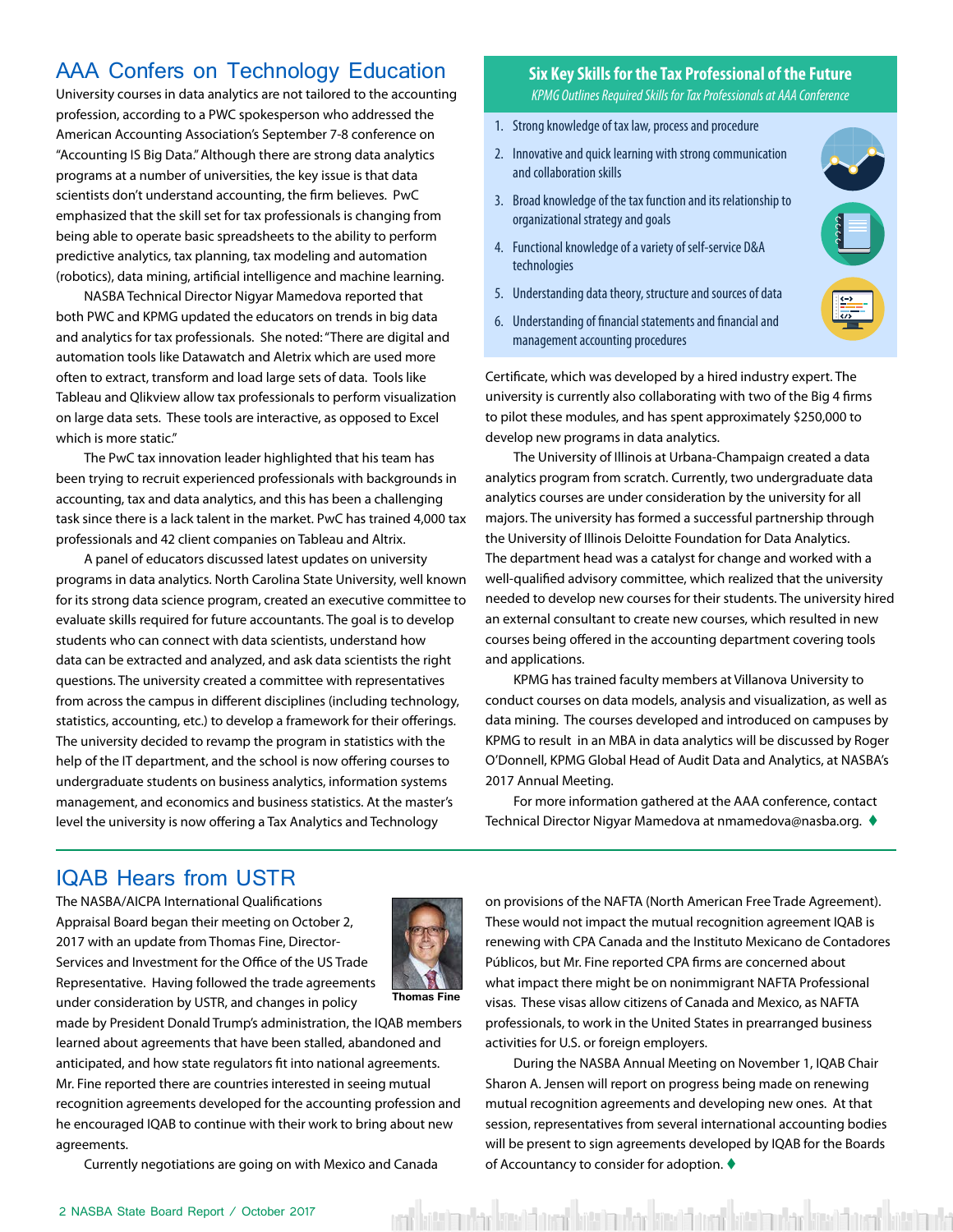# CHAIR'S MEMO

## **Shaping the Future or Who's on First**

"Shaping the Future" is the focus of this year's Annual Meeting. Last year's focus was "Evolve." Evolve means to grow and change and, as I look back on this year, I see an organization that has grown and changed, and is on the cusp of shaping the future. In my inaugural address, I spoke about the four "Be's": Be Relevant; Be Influential; Be a Community; and Be Trusted. I believe we have accomplished each of these.

We were successful in meeting and exceeding our budget and revenue goals. NASBA will end this year in the best financial position in its history. We have invested millions of dollars in software which will better serve our member Boards, licensees and candidates. And, we will also set a record for mission spending. Having a sound financial position is critical to remaining relevant and influential.

I believe we have made great strides in creating global pathways. We have put forth a pathway in the Uniform Accountancy Act to allow unilateral action, and revised our mutual recognition agreements to be more transparent, as well as to identify gaps and plans to mitigate those gaps. This is a vital part of our global relevance.

As a community, we are working on increasing the number of CPAs who are people of color, Latinos and/or women. Some of our Boards have contacted the National Association of Black Accountants (NABA) for volunteers to serve as



**Ted Lodden NASBA Chair**

advisers to the Boards and then—hopefully—become Board members. We are also working on relationships with the Accounting & Financial Women's Alliance (AFWA), the American Woman's Society of Certified Public Accountants (AWSCPA) and the Association of Latino Professionals For America (ALPFA). Additionally, we formed a CPA candidate pipeline task force that has issued a white paper outlining issues and concerns, and we will be taking a deeper dive.

We have worked hard to ensure that our education and testing standards are world class. The Uniform CPA Examination was successfully redesigned to better assess higher level skills and critical thinking. We have commissioned a task force to study the educational process in the U.S. and they have issued a white paper. More in-depth study is currently underway. We made provisions in our continuing professional education standards for modern learning modalities. And we have begun the study of the CPA education model.

Our Compliance Assurance Committee has worked diligently to help improve the peer review process, which will lead to improved audit quality, which will strengthen the CPA profession and our reputation as effective regulators. We have also nearly completed our new CPE audit tool. This will assist State Boards in their monitoring of compliance as well as assist professionals in sharpening their skills.

We are living in a time when the pace of change is dramatically increasing. We are witnessing unprecedented developments in artificial intelligence, big data and robotics. But while machines are good at simulating, we need human insight and wisdom. We have formed a study group, networked with other regulators and engaged you in discussions of technological advances. We are committed to making sure that you have the knowledge and tools to effectively regulate as processes rapidly change.

As you may have noticed, I have used baseball as a theme throughout this year. As I wrote this memo, I was reminded of the classic Abbott & Costello routine "Who's on First?" Honestly folks, I have felt as befuddled at times this year. However, from where I sat at the Regional Meetings, I saw more State Board engagement than I could recall in over a decade of association with NASBA and the Iowa Board. In my inaugural address, I asked you to be an umpire and call a "ball" or a "strike." You did that with the use of titles. We have served as your collective voice in responding to over 20 exposure drafts and white papers, while bringing the most critical issues to you for your feedback.

We have been dedicated to providing legislation and political support to State Boards facing challenge, and offered education and research materials on a national basis. The behavior of special interest groups and introduction of legislation, like the RBI, indicate the need for this education. The "Restoring Board Immunity Act (RBI)" suggests two pathways: active supervision with periodic review, or judicial review. The bill's sponsors are encouraging states to modify their licensing regulations in exchange for immunity. Education is needed.

As was noted at our Regional Meetings, NASBA's Center for the Public Trust (CPT) has achieved continued growth in the number of student chapters. Ethics and integrity are the bedrock of our profession. And the ethics training modules that CPT offers are providing State Boards with CPE and remedial training for licensee discipline cases.

Just like Abbott & Costello, many State Boards and state societies have been confused as the largest association of accountants has transitioned from a sole focus on CPAs to a new organization. We have recently created the Reorganization Issues Task Force to address the resulting concerns.

NASBA had a very busy and successful year. And all of you, the committees, the NASBA board and the staff are to be congratulated on a productive year. The increasing pace of change is hitting us and, at times, we are going to feel like Abbott & Costello: Disruption is the new norm. We have accomplished a tremendous amount for the future -- but we are evolving.

Jeph a Lea

*—Telford A. Lodden, CPA NASBA Chair 2016-2017*